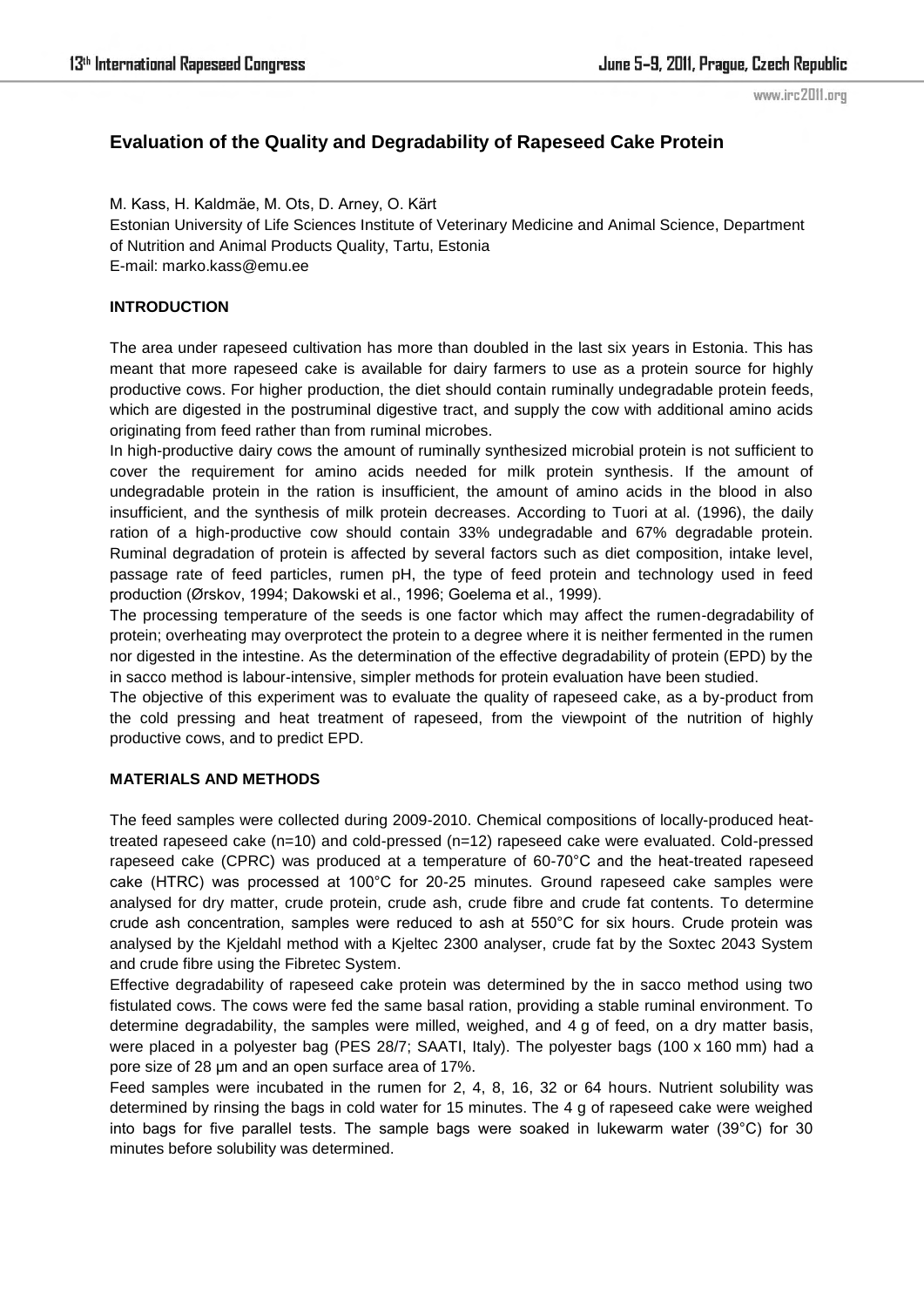Effective degradability of feed nutrients was calculated using the formula described by Ørskov and McDonald (1979):  $p = a + b$  (1-  $e^{-ct}$ ),

where  $p =$  effective degradability, %,

- a = soluble fraction, %,
- $b =$  degradable fraction, %,
- $c =$  degradation rate of degradable fraction,  $% h^{-1}$ ,
	- $t =$  time of incubation, h.

Passage rate of feed particles was assumed to be 8% per hour. Results were analysed statistically using computer programmes MS Excel and SAS (SAS Institute, 2004).

# **RESULTS AND DISCUSSION**

The chemical composition of the rapeseed cakes are shown (Table 1). Significant differences between the cakes were found for: dry matter, crude protein, crude fat and N-free extracts. There was a significant difference between minimum and maximum values for metabolizable protein. The metabolizable energy contents were relatively constant.

| Items                       | <b>CPRC</b>    |      | <b>HTRC</b>    |      |
|-----------------------------|----------------|------|----------------|------|
|                             | $\overline{x}$ | s    | $\overline{x}$ | s    |
| Dry matter, %               | 90.8           | 2.3  | 92.7           | 4.4  |
| In dry matter, g/kg         |                |      |                |      |
| crude protein               | 351            | 2.7  | 364            | 1.1  |
| crude ash                   | 64             | 0.5  | 71             | 0.6  |
| crude fibre                 | 126            | 1.0  | 133            | 1.1  |
| crude fat                   | 135            | 2.5  | 111            | 1.2  |
| N-free extracs              | 324            | 3.4  | 321            | 2.4  |
| Metabolizable energy, MJ/kg | 13.6           | 0.3  | 13.1           | 0.2  |
| Metabolizable protein, g/kg | 109.7          | 31.1 | 172.5          | 11.0 |

Table 1. Chemical composition and nutritive value of rapeseed cakes

The mean ruminal protein degradability of cold-pressed rapeseed cakes was 90%, and 54% for heattreated rapeseed cakes. Heat treatment had a significant effect on crude fat content (P<0.001). The strongest relationships between parameters were related to the EPD. The higher treatment temperature of the seeds resulted in reduced, and slower, ruminal degradability of rapeseed cake protein. This indicates that, based on chemical composition and solubility values, the EPD of rapeseed cake can be predicted. There was a strong correlation between EPD and protein solubility (R²=0.906). Including two characteristics to predict EPD gave a significant  $R<sup>2</sup>$  value between protein solubility and crude protein content  $(R^2=0.920)$ . It is therefore possible to use the chemical composition and solubility parameters in laboratory conditions to evaluate the quality of rapeseed cake for dairy cows. Table 3 shows relationships between the different characteristics. The weakest relationship was found between crude fat content and the other characteristics. This result confirms that, due to the high variability of crude fat in rapeseed cakes, crude fat cannot be used as a basis for predicting effective protein degradability. The strongest relationships between characteristics were related to effective protein degradability.

Table 2. Solubility and degradability parameters of rapeseed cakes

|                          | <b>CPRC</b>   |      | <b>HTRC</b>   |     |
|--------------------------|---------------|------|---------------|-----|
| Item                     | $\mathcal{X}$ |      | $\mathcal{X}$ |     |
| Dry matter solubility, % | 51.9          | 9.2  | 37.0          | 2.3 |
| Dry matter ED, %         | 69.2          | 7.6  | 52.8          | 2.9 |
| Protein solubility, %    | 56.8          | 17.8 | 27.3          | 5.3 |
| Protein ED, %            | 90.6          | 12.9 | 53.5          | 4.5 |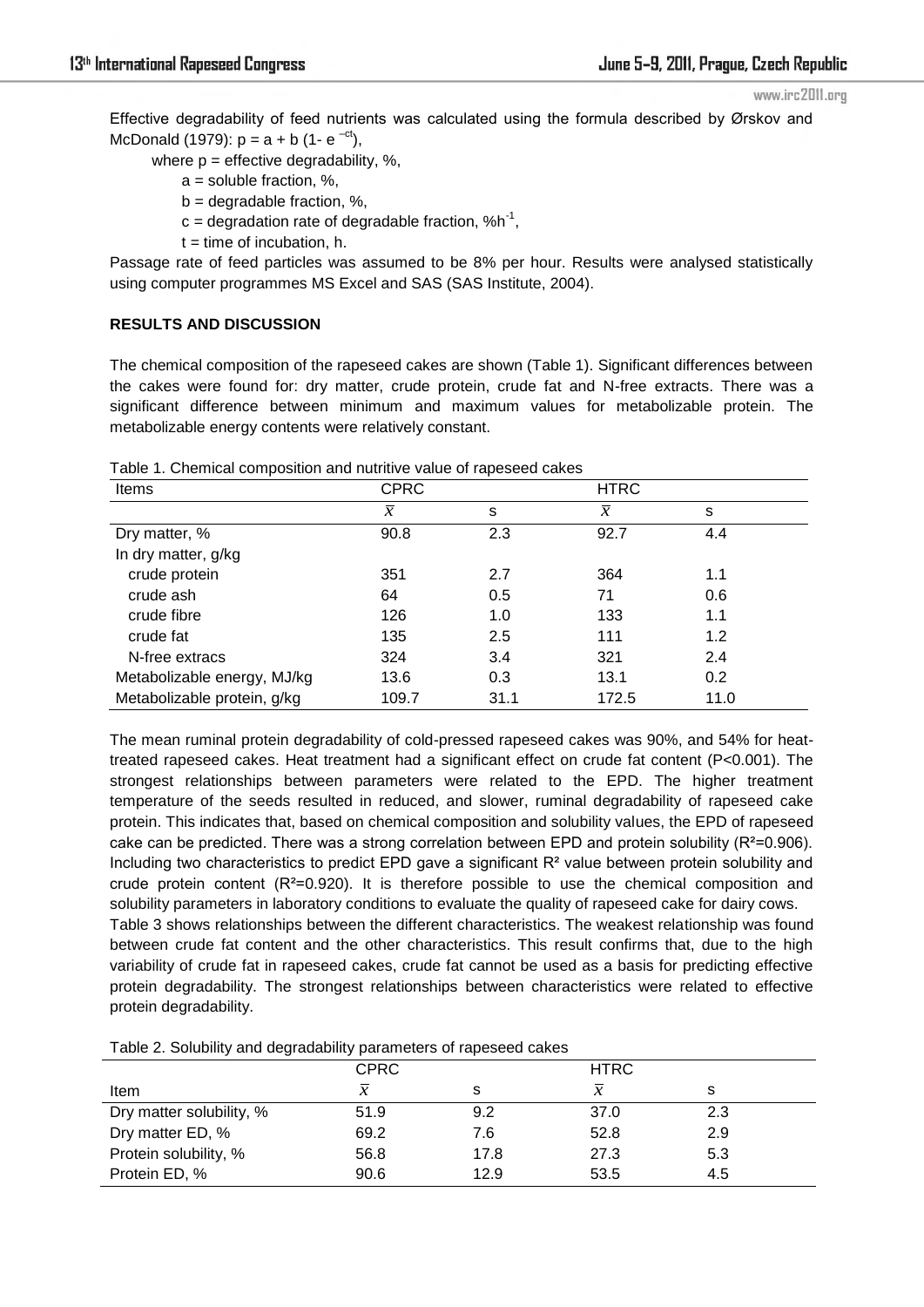|                    | СF       | СP       | DMS   | DM ED | PS    | <b>EPD</b> |
|--------------------|----------|----------|-------|-------|-------|------------|
| Crude fat          |          | 0.074    | 0.001 | 0.001 | 0.001 | 0.001      |
| Crude protein      | $-0.389$ |          | 0.188 | 0.027 | 0.168 | 0.051      |
| DM solubility      | 0.706    | $-0.292$ |       | 0.001 | 0.001 | 0.001      |
| DM ED              | 0.710    | $-0.470$ | 0.937 |       | 0.001 | 0.001      |
| Protein solubility | 0.730    | $-0.305$ | 0.976 | 0.933 | 1     | 0.001      |
| EPD                | 0.711    | $-0.420$ | 0.935 | 0.988 | 0.952 |            |

Table 3. Relationships between characteristics; correlations of coefficients and probabilities

CF – crude fat; CP – crude protein; DMS – dry matter solubility; DM ED – dry matter effective degradability; PS – protein solubility; EPD – effective protein degradability

Figure 1 illustrates the relationships between effective degradability of protein and crude protein and dry matter solubility. There are strong  $R^2$  values between protein solubility and EPD ( $R^2$ =0.906) and between dry matter solubility and EPD (R<sup>2</sup>=0.874). Both regression lines show that rapeseed cakes are divided into clusters, which indicate that the rapeseed cakes were produced with different methods. The clusters are of different processing temperatures; increased temperature was associated with decreased solubility.



Figure 1. Comparison of protein degradability and crude protein and dry matter solubility

Correlations between crude fat content with effective protein degradability and protein solubility were significant, but these correlations were not as significant as those between effective protein degradability and protein and dry matter solubility. Once again, these results show that crude fat content is not a good indicator of protein degradation. Predicting EPD using protein and dry matter solubility data gave a 0.1% better correlation than using any individual characteristic.

To predict EPD two characteristics were included in the model (Table 4). Predicting effective protein degradability using protein solubility and crude protein content was significant (R<sup>2</sup>=0.920).

| Table +. I Tealough of LT D doing protein coldomy and crade protein data |              |                       |        |         |  |
|--------------------------------------------------------------------------|--------------|-----------------------|--------|---------|--|
|                                                                          | Coefficients | <b>Standard Error</b> | t Stat | P-value |  |
| Intercept                                                                | 66.73        | 19.69                 | 3.39   | 0.003   |  |

Protein solubility, % 0.75 0.06 13.29 0.001 Crude protein, % -0.94 0.52 -1.79 0.089

Table 4. Prediction of EPD using protein solubility and crude protein data

Effective degradability of rapeseed protein can be predicted from its dry matter and crude protein solubility.